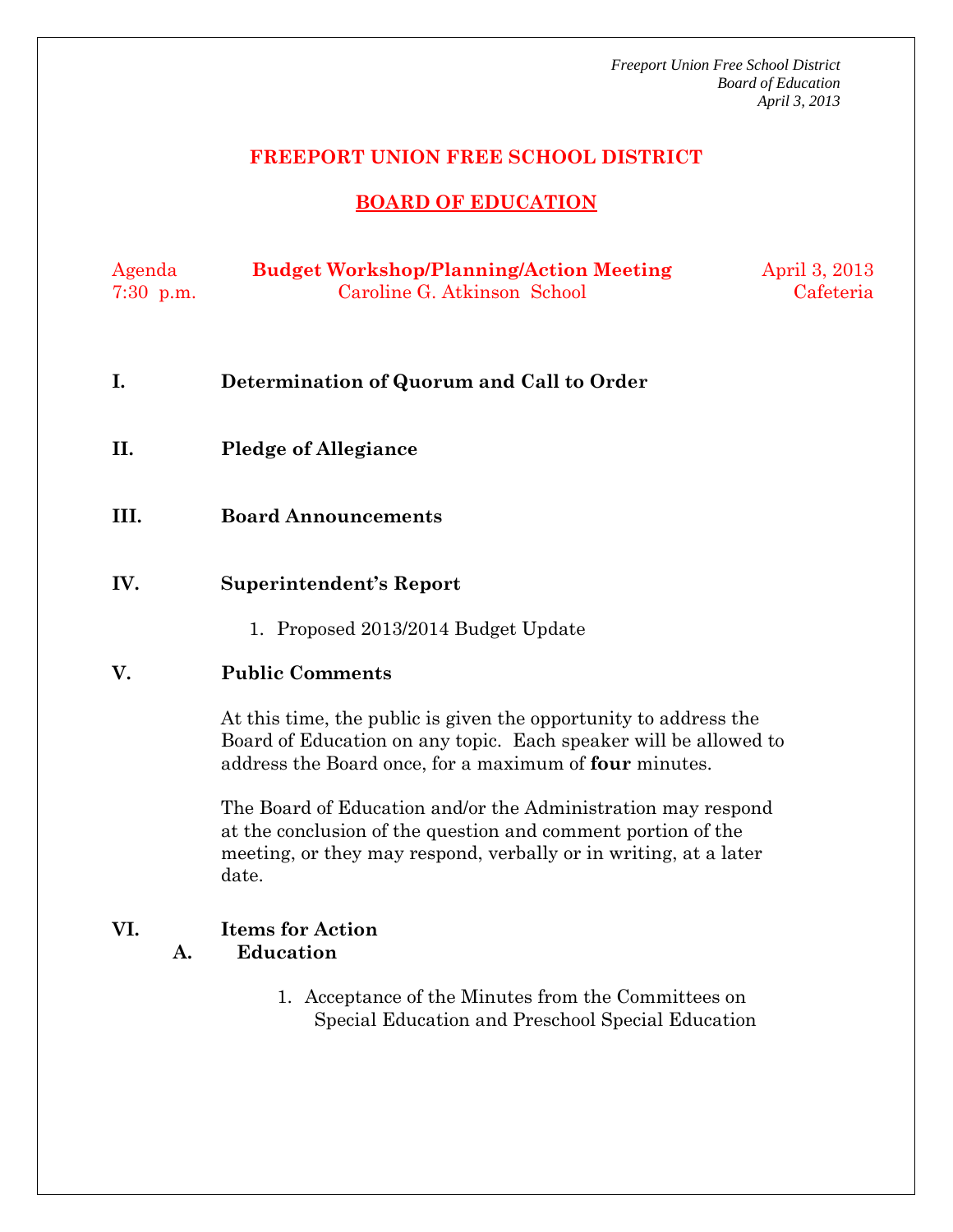*Freeport Union Free School District Board of Education April 3, 2013* 

- **VII. Review of the tentative Agenda for April 17, 2013, Board of Education Action Meeting**
- **VIII. Board Comments**
- **IX. Superintendent's Comments**
- **X. Adjournment**

#### **XI. Next Meeting**

April 17, 2013, Adoption of the Budget/Action Meeting, at 7:30 p.m. at Archer Street School. Visit our website at www.freeportschools.org

Register to vote in the School Budget/ Trustee Election school days between 8:30 a.m. and 3:30 p.m. in the Clerk's Office, Administration Building, 235 N. Ocean Avenue.